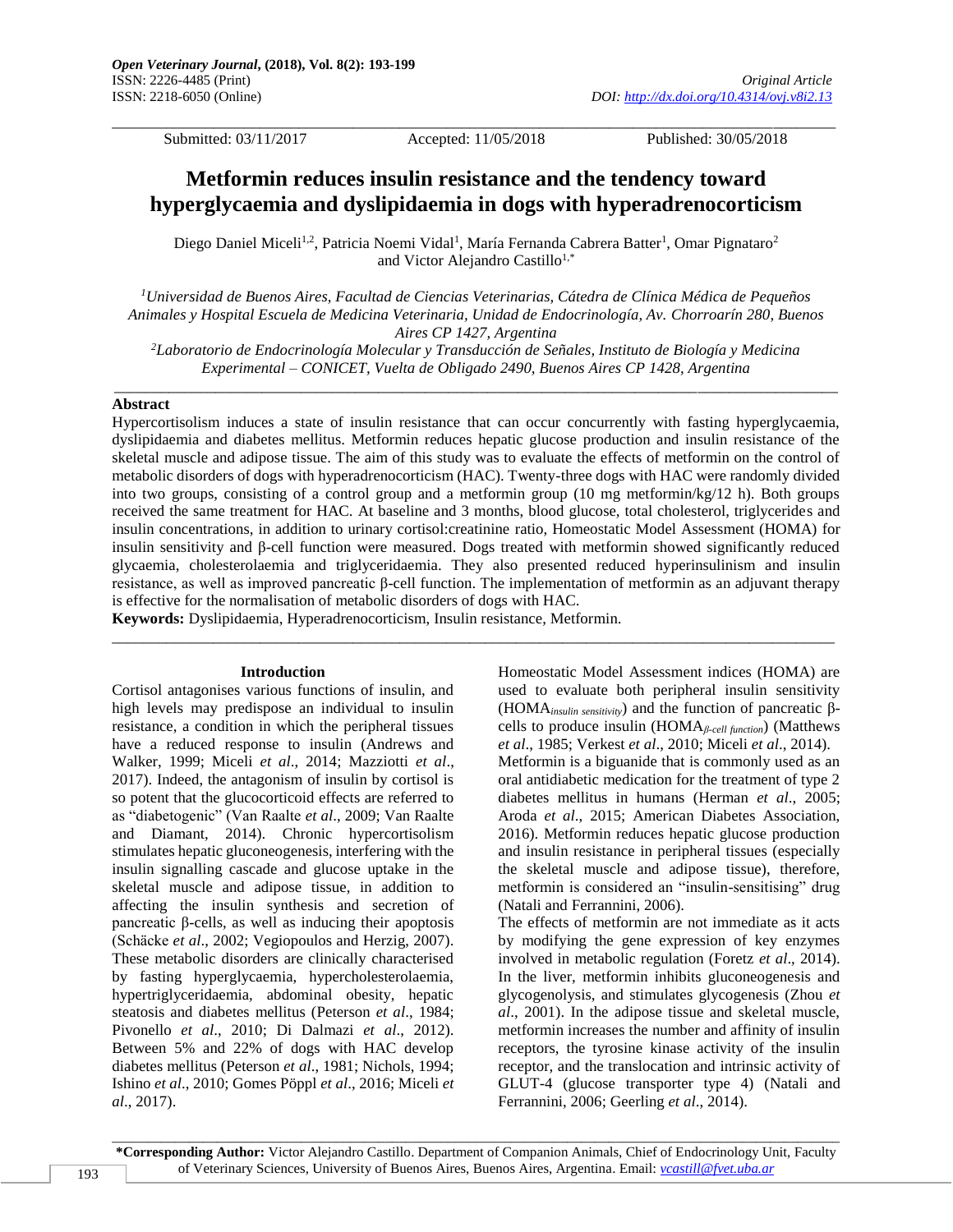In veterinary medicine, metformin can be used to treat cats with diabetes mellitus, but only in cases where the patient has a functional reserve of pancreatic β-cells (Nelson *et al*., 2004). In dogs, experimental studies have been performed to evaluate the hepatic effects of metformin (Chu *et al*., 2000), but it is not routinely used as a treatment. In dogs with HAC, the effects of metformin treatment remain unknown. The purpose of this study was to evaluate the therapeutic actions of metformin for controlling the tendency toward hyperglycaemia, hypercholesterolaemia, hypertriglyceridaemia, hyperinsulinism and insulin resistance in dogs with HAC.

\_\_\_\_\_\_\_\_\_\_\_\_\_\_\_\_\_\_\_\_\_\_\_\_\_\_\_\_\_\_\_\_\_\_\_\_\_\_\_\_\_\_\_\_\_\_\_\_\_\_\_\_\_\_\_\_\_\_\_\_\_\_\_\_\_\_\_\_\_\_\_\_\_\_\_\_\_\_\_\_\_\_\_\_\_\_\_\_\_\_\_\_\_\_\_\_\_\_\_\_\_\_\_\_

# **Materials and Methods**

# *Study population*

Twenty-three dogs  $(n = 23)$  with pituitary-dependant hyperadrenocorticism (PDH) were studied. The diagnosis of PDH was based on history (polydypsia, polyuria and polyphagia, panting, persistent anestrous and any other typical sign of the disease), physical examination (alopecia, prominent abdomen, thin inelastic skin, muscular atrophy), routine laboratory findings (stress leukogram, mild hyperglycaemia, dyslipidaemia, increased alkaline phosphatase or alanine transferase, low urine specific gravity) and an increased urine cortisol:creatinine ratio (UCCR) in two consecutive morning urine samples collected by the owner at home. After collection of the second urine sample, three doses of dexamethasone (0.1 mg/kg) were administered PO at 8-hour intervals, and a third urine sample was collected the following morning, according to Kooistra and Galac (2012). The diagnosis was further supported by visualisation of the adrenal glands by ultrasonography and the pituitary gland by nuclear magnetic resonance imaging. Abdominal ultrasonography revealed bilateral adrenal hyperplasia and no evidence of an adrenocortical tumor in any of these 23 dogs. Nuclear magnetic resonance imaging revealed a pituitary mass in all dogs. Dogs with an infectious disease (systemic or local), pancreatitis, diabetes mellitus, hypothyroidism, tumours (except pituitary adenoma) or any other systemic disorder capable of inducing insulin resistance were excluded (Hess, 2010). Also, dog with abnormalities on Complete Blood Count (CBC), urinalysis or biochemical profile other than those expected with PDH (stress leukogram, low urine specific gravity, mild hyperglycaemia, dyslipidaemia, increased alkaline phosphatase or alanine transferase), were excluded. Likewise, no dog with increased Blood Urea Nitrogen (BUN) was included. In all cases, the common therapy used in Argentina was administered, consisting of combined treatment with cabergoline (0.07 mg/kg/week, divided into doses administered every 48 hours) and ketoconazole (20 mg/kg administered every 24 hours) (Castillo *et al*., 2008; Lien and Huang, 2008). The 23 dogs with HAC were randomly divided into two groups: (1) *control group*  $(n = 10$ ; six females and four males; all were non-castrated; median age of 8.5 years, range 6 to 14 years); or (2) *metformin group* ( $n = 13$ ; eight females and five males; two castrated females; median age of 9 years, range 7 to 13 years), for which metformin was administered at a dose of 10 mg/kg every 12 hours with food. In cases of intolerance, metformin was administered gradually (first week: 2.5 mg/kg/12 h, second week: 5 mg/kg/12 h, third week: 7.5 mg/kg/12 h, and finally the total dose of 10 mg/kg/12 h). All the non-castrated females had low progesterone levels  $\langle \langle 2 \text{ nmol/L} \rangle$ , both at the beginning and at the end of the treatment (data not shown), so that the progesterone insulin antagonism was ruled out. None of the dogs showed any clinical signs or biochemical abnormalities (both serum and urine) characteristic of liver or kidney disease that might have exacerbated the adverse effects of metformin.

# *Hormone and biochemical measurements*

Glucose, triglycerides, total cholesterol, insulin and UCCR were measured. Blood samples were collected at the same time for all dogs after a 12-hour fast from solid food, both at the time of diagnosis (basal time point) and 3 months after starting treatment. Blood glucose was assessed using an automated laboratory method (Metrolab Autoanalyzer; Merck, Germany) according to the manufacturer's instructions. Blood samples for glucose analysis were collected in glass tubes containing sodium fluoride and EDTA as the anticoagulant (Anticoagulant G; Wiener Laboratory, Argentina). Blood samples for triglycerides and total cholesterol analysis were collected in another tube and measured by an automated laboratory method (Metrolab Autoanalyzer; Merck), according to the manufacturer's instructions.

Insulin concentrations were measured by a specific Enzyme-Linked ImmunoSorbent Assay (ELISA) for dogs and pigs (Porcine/Canine Insulin ELISA; Alpco, USA), with intra- and interassay variation coefficients (canine performance) of 4.2% and 4.3%, respectively, and sensitivity of 0.007 ng/mL.

Urine cortisol was measured by radioimmunoassay (RIA) using a commercial kit (DPC Corporation, San Diego, CA, USA). The inter- and intra-assay coefficients of variation for cortisol were 8% and 5%, respectively. Creatinine was measured by an automated method (Metrolab Autoanalyzer; Merck) according to the manufacturer's instructions.

# *HOMA for insulin sensitivity and β-cell function*

Both fasting insulin sensitivity and the role of pancreatic β-cells were assessed by HOMA. The HOMA*insulin sensitivity* and HOMA*β-cell function* were calculated with nonlinear formulas (Levy *et al*., 1998) using HOMA Calculator version 2.2.2 (Diabetes Trial Unit, University of Oxford, UK;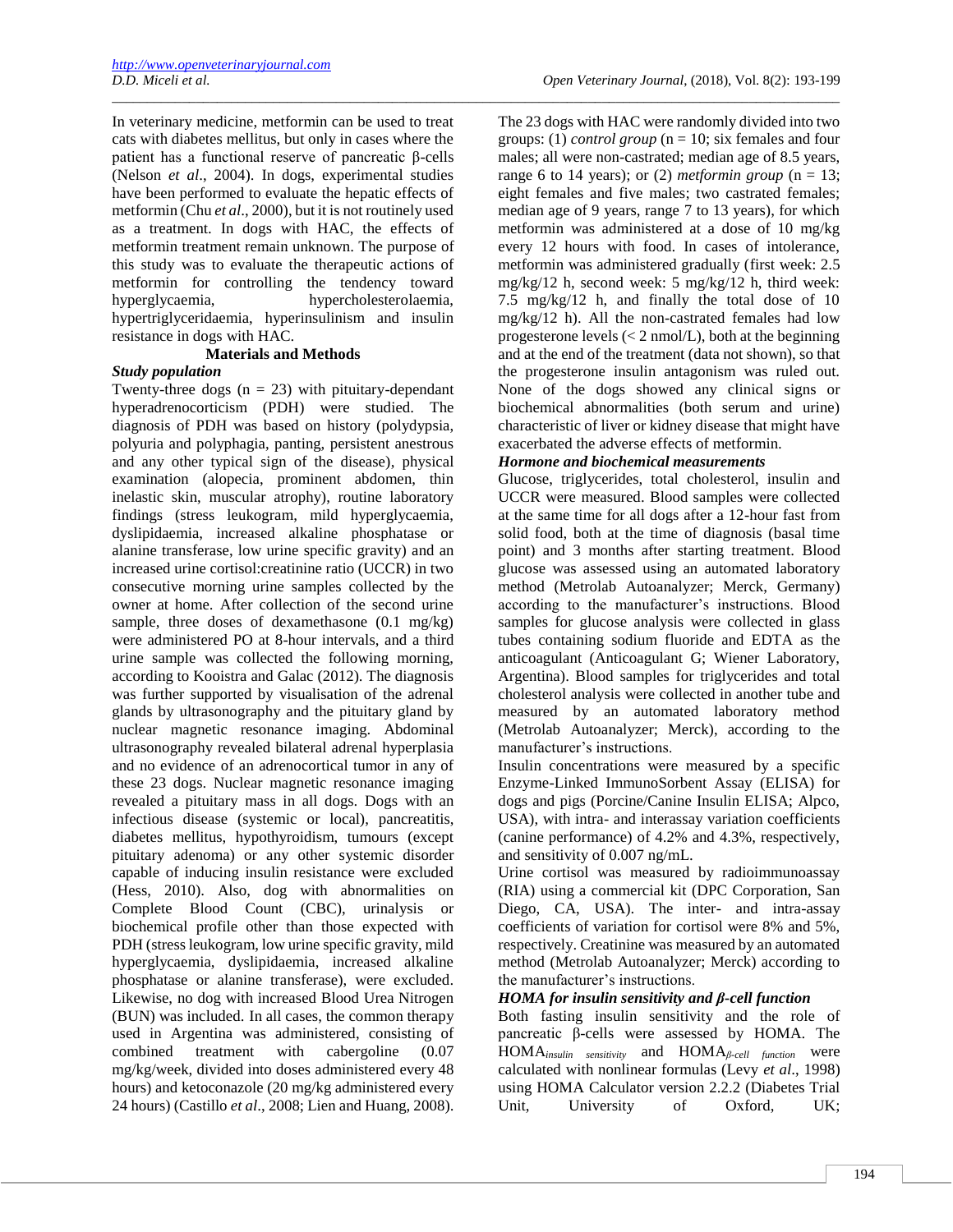http://www.dtu.ox.ac.uk/index.php?maindoc\_/homa/) according to the methods previously described (Verkest *et al*., 2010; Miceli *et al*., 2014). In those cases in which insulin concentrations exceeded the maximum value allowed by the HOMA calculator, the mathematical formula (Matthews *et al*., 1985) was used to calculate the aforementioned indices:

HOMA*insulin sensitivity*: ([Glucose] x [Insulin]) / 22.5

HOMA $_{\beta$ -cell function: (20 x [Insulin] / [Glucose] – 3.5)

# *Statistical analysis*

The intra- and intergroup comparisons were performed using nonparametric tests, the Wilcoxon rank test and Mann-Whitney U test, respectively. Data are expressed as the median and interquartile range. The level of significance was set at  $P < 0.05$ . The statistical analysis were performed using GraphPad Prism 6.0 software (GraphPad software Inc.).

# *Ethical approval*

The Ethics Committee of the Faculty of Veterinary Science (CICUAL) and the Office of Science at the University of Buenos Aires approved the present study, according to the laws on experimentation in animals in Argentina, as well as the recommendations of the World Health Organization. Signed consent was obtained from the owners of all dogs prior to their participation in this project.

#### **Results**

#### *Clinical appearance*

In 5/13 dogs treated with metformin (38.46%), we observed some degree of drug intolerance. The most common adverse effects were gastrointestinal symptoms, including diarrhoea, inappetence and vomiting. Diarrhoea was the most frequently observed adverse effect. In these five cases, metformin was administered at gradually increasing doses, progressing from 2.5 mg/kg/12 h during the first week, then 5 mg/kg/12 h, then 7.5 mg/kg/12 h, and finally the total dose of 10 mg/kg/12 h. No dogs were excluded from the study, and none showed signs of lactic acidosis. No dogs developed diabetes mellitus, at least during the first 3 months of treatment.

# *Blood glucose, triglycerides and total cholesterol concentrations*

When comparing the basal time blood glucose [control group: median 5.93 mmol/L (interquartile range 4.1– 6.2), metformin group: 6.38 mmol/L (5.3–6.9)], triglycerides [control group: 1.6 mmol/L (1.3–2.6), metformin group: 2.3 mmol/L (1.9–3.7)] and total cholesterol concentrations [control group: 7.8 mmol/L (6.1–11.5), meformin group: 9.9 mmol/L (7.3–12.3)] between the groups, no significant differences were observed (Fig. 1 and 2). In the metformin group, blood glucose ( $P < 0.01$ ), triglycerides ( $P < 0.05$ ) and total cholesterol  $(P < 0.01)$  concentrations were significantly reduced after 3 months of treatment (Table 1).

**Table 1.** Blood glucose, triglycerides, total cholesterol and insulin concentrations and urine cortisol:creatinine ratio (UCCR) in dogs with hyperadrenocorticism (with or without metformin) at basal time and after 3 months of treatment.

\_\_\_\_\_\_\_\_\_\_\_\_\_\_\_\_\_\_\_\_\_\_\_\_\_\_\_\_\_\_\_\_\_\_\_\_\_\_\_\_\_\_\_\_\_\_\_\_\_\_\_\_\_\_\_\_\_\_\_\_\_\_\_\_\_\_\_\_\_\_\_\_\_\_\_\_\_\_\_\_\_\_\_\_\_\_\_\_\_\_\_\_\_\_\_\_\_\_\_\_\_\_\_\_

| Parameter                              | Control group                   |                         | Metformin group               |                                          |
|----------------------------------------|---------------------------------|-------------------------|-------------------------------|------------------------------------------|
|                                        | <b>Basal</b>                    | 3 months                | <b>Basal</b>                  | 3 months                                 |
| Glucose<br>(mmol/L)                    | 5.93<br>$(4.1-6.2)$             | 5.71<br>$(5.2 - 6.8)$   | 6.38<br>$(5.3-6.9)$           | $4.76***$ <sup>**</sup><br>$(4.1 - 5.5)$ |
| Triglycerides<br>(mmol/L)              | 1.6<br>$(1.3-2.6)$              | 2.0<br>$(1.6-2.6)$      | 2.3<br>$(1.9 - 3.7)$          | $1.1^{*,b}$<br>$(0.7-1.8)$               |
| Total<br>cholesterol<br>(mmol/L)       | 7.8<br>$(6.1 - 11.5)$           | 7<br>$(5.6 - 7.8)$      | 9.9<br>$(7.3-12.3)$           | $7.2**$<br>$(6.2 - 10.7)$                |
| Insulin<br>(pmol/L)                    | 185<br>$(97-406)$               | $165*$<br>$(80-340)$    | 180<br>$(90-430)$             | $110***$<br>$(75-299)$                   |
| <b>UCCR</b><br>$(10-6)$<br><b>TT 1</b> | 74<br>$(22.4 - 282)$<br>$\cdot$ | $15***$<br>$(8.5 - 30)$ | 55<br>$(25-675)$<br>$\cdot$ . | $13***$<br>$(7-280)$<br>$\mathbf{r}$ $c$ |

Values are expressed as median and interquartile range. Reference values: (Glucose: 3.36–6.72 mmol/L); (Triglycerides: 0.5–1.5 mmol/L); (Total cholesterol: 2.6–6.5 mmol/L); (Insulin: 35.9–179.5 pmol/L); (UCCR:  $\langle 10 \times 10^{-6} \rangle$ . Significant intragroup difference between basal and 3 months indicated by: (\*\*\*: P < 0.001); (\*\*: P <  $(0.01)$  and (\*: P < 0.05). Significant intergroup difference at 3 months indicated by: (a:  $P < 0.01$ ); (b:  $P < 0.05$ ) and (c:  $P < 0.05$ ).



**Fig. 1.** Comparison of the blood glucose concentration of dogs with hyperadrenocorticism, with or without metformin treatment, at basal time and after 3 months of treatment. \*\* P  $< 0.01$  vs. basal time;  ${}^{a}P < 0.01$  vs. 3 months of control group. The dotted line indicates the glucose upper limit of the reference range (6.72 mmol/L) and into shadow area the values considering as fasting glucose intolerance.

In the control group, no significant differences were observed between the basal time measurements and those taken at 3 months for the three variables analysed. Comparing the concentrations between each group at 3 months, only blood glucose [control group: 5.71 mmol/L (5.2–6.8), metformin group: 4.76 mmol/L (4.1–5.5)] and triglycerides concentrations [control group:  $2.0 \text{ mmol/L}$  (1.6–2.6), metformin group: 1.1 mmol/L  $(0.7-1.8)$ ] differed significantly  $(P < 0.01$  and  $P < 0.05$ , respectively), with lower concentrations than the control group.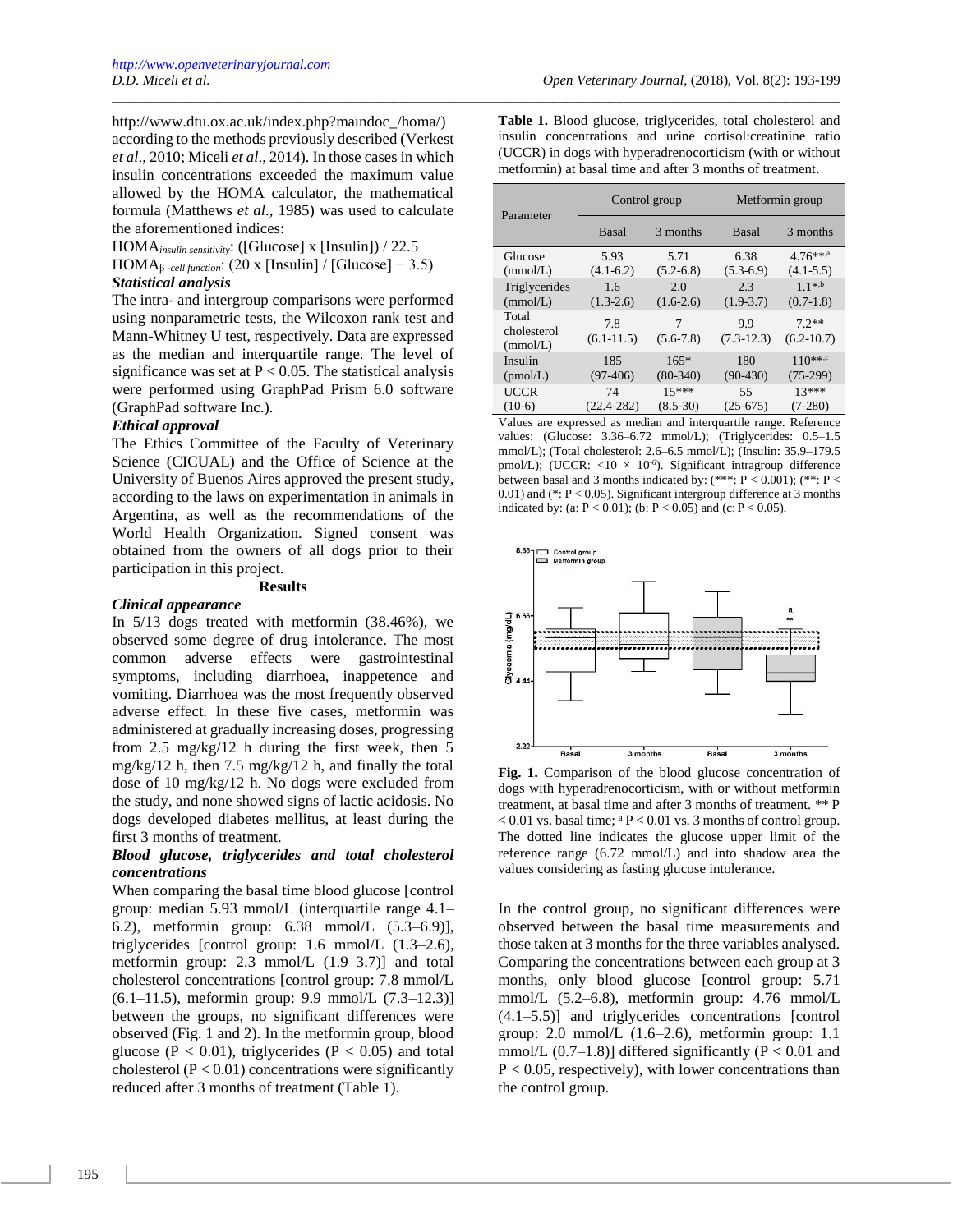

**Fig. 2.** Comparison of the blood triglycerides (A) and Total cholesterol (B) concentrations of dogs with hyperadrenocorticism, with or without metformin treatment, at basal time and after 3 months of tratment. A)  $* P < 0.05$ ; a  $P < 0.05$  vs. 3 months of control group; B) \*\*  $P < 0.01$ . The dotted line indicates the upper limit of the reference range (A: 1.5 mmol/L; B: 6.5 mmol/L).

Analysing the individual variation, the blood glucose concentration decreased in 13/13 dogs in the metformin group, and the triglycerides and total cholesterol concentrations decreased in 11/13 dogs (84.61%), with the concentrations increasing in the remaining two dogs. In the control group, blood glucose levels were decreased in 4/10 dogs (40%), increased in 4/10 dogs (40%) and remained constant in 2/10 dogs (20%). Triglycerides concentrations decreased in 3/10 dogs (30%), increased in 2/10 dogs (20%) and remained constant in 5/10 dogs (50%). Total cholesterol concentrations decreased in 5/10 dogs (50%) and remained constant in 5/10 dogs (50%) of the control group.

#### *Insulin concentration and urine cortisol:creatinine ratio*

When the basal time insulin concentrations (Fig.3) were compared amongst the groups [control group: 185 pmol/L (97–406), metformin group: 180 pmol/L (90– 430)], no significant differences were observed. However, at 3 months, the insulin levels were significantly lower in the metformin group [110 pmol/L  $(75-299)$ ] than in the control group [165 pmol/L  $(80-$ 340)] ( $P < 0.05$ ).



\_\_\_\_\_\_\_\_\_\_\_\_\_\_\_\_\_\_\_\_\_\_\_\_\_\_\_\_\_\_\_\_\_\_\_\_\_\_\_\_\_\_\_\_\_\_\_\_\_\_\_\_\_\_\_\_\_\_\_\_\_\_\_\_\_\_\_\_\_\_\_\_\_\_\_\_\_\_\_\_\_\_\_\_\_\_\_\_\_\_\_\_\_\_\_\_\_\_\_\_\_\_\_\_

**Fig. 3.** Comparison of the blood insulin concentration of dogs with hyperadrenocorticism, with or without metformin treatment, at basal time and after 3 months of treatment. \* P  $< 0.05$ ; \*\*\* P  $< 0.001$ ; <sup>c</sup> P  $< 0.05$  vs. 3 months of control group. The dotted line indicates the upper limit of the reference range (173 pmol/L).

For the intragroup variation, insulin levels were significantly decreased after 3 months of treatment both in the control group  $(P < 0.05)$  and in the metformin group ( $P < 0.01$ ), with the most pronounced decrease observed in the metformin group.

When comparing the basal time UCCR between the groups, no significant differences were observed. The UCCR decreased significantly after 3 months of treatment in both groups  $(P < 0.001)$  (Table 1).

## *Homeostatic model assessment (HOMA) for insulin sensitivity* **and** *β-cell function*

At basal time, the HOMA*insulin sensitivity* (Fig. 4) did not show any significant differences between the groups. At 3 months, the HOMA*insulin sensitivity* of the metformin group was higher than the control group ( $P < 0.05$ ). For the intragroup variation, the HOMA*insulin sensitivity* was significantly increased at 3 months in both the control group ( $P < 0.01$ ) and the metformin group ( $P < 0.001$ ), with the most pronounced increase observed in the metformin group.

At basal time, the HOMA*β-cell function* (Fig. 4) showed no significant differences between the groups. At 3 months, the HOMA*β-cell function* of the metformin group was lower than the control group ( $P < 0.05$ ). In regard to intragroup variation, the HOMA*β-cell function* decreased significantly at 3 months in both the control group ( $P <$ 0.01) and the metformin group ( $P < 0.001$ ), with the most pronounced decrease observed in the metformin group.

#### **Discussion**

In both dogs and humans with HAC, the comorbidities associated with hypercortisolism (hypertension, nephropathy, pulmonary thromboembolism, pancreatitis and diabetes mellitus) are the cause of patient death (Nichols, 1997; Ferraú and Korbonits, 2015; Miceli *et al*., 2017).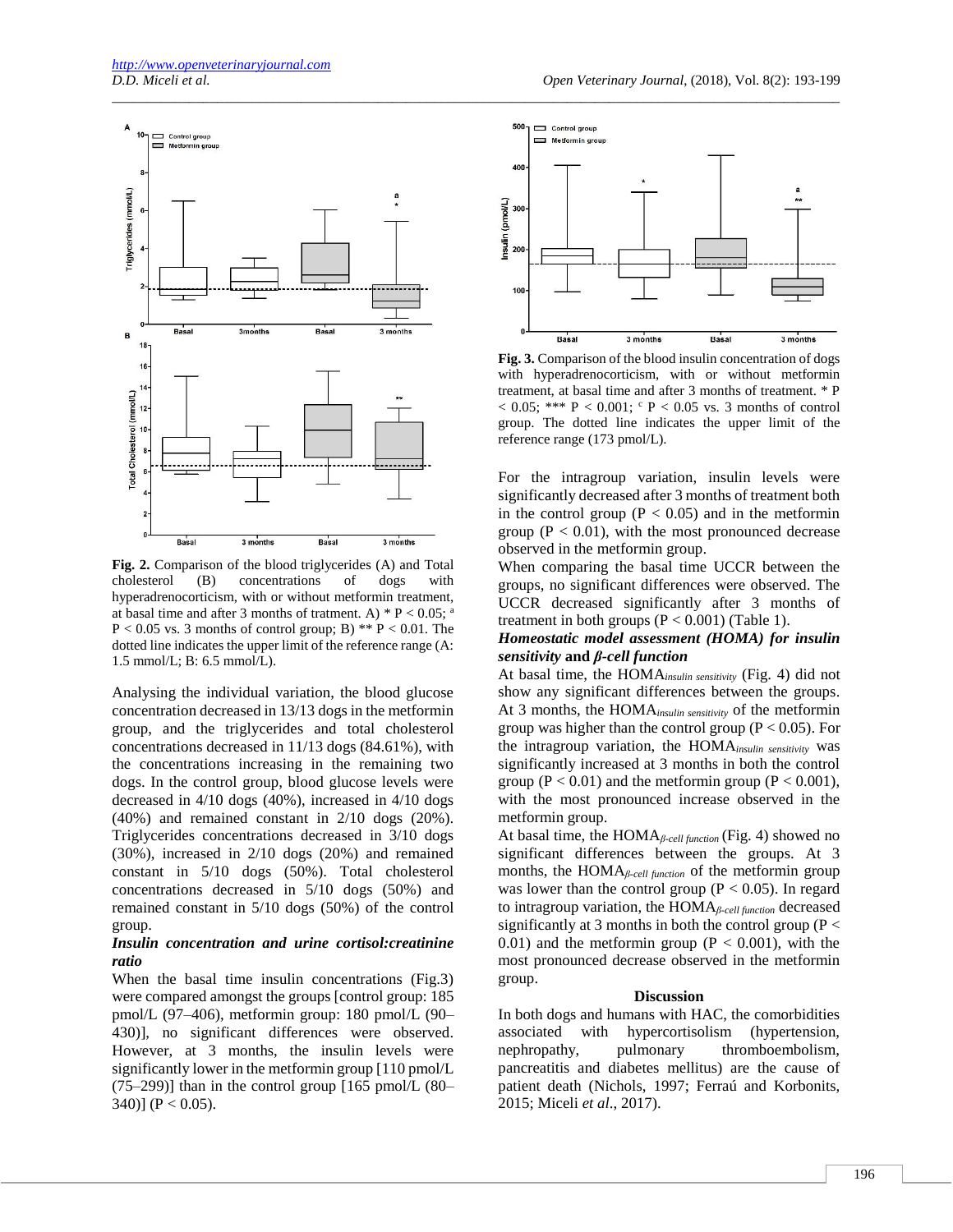

**Fig. 4.** Homeostatic model assessment (HOMA) for insulin sensitivity **(A)** and β-cell function **(B)** in dogs with hyperadrenocorticism, with or without metformin treatment, at basal time and after 3 months of treatment. **(A):** (\*\*: P < 0.05) and  $(***: P < 0.001)$ ; 3 months vs basal intragroup; (a: P<0.05) vs 3 months of control group. **(B):**  $(**P < 0.01)$  and  $(*** P < 0.001);$  3 months vs basal intragroup; (a: P<0.05) vs 3 months of control group.

Therefore, therapies should not only be aimed at reducing hypercortisolism, but also at the prevention and/or control of comorbidities that may occur in the short- or long-term if the metabolic disorders associated with HAC are not normalised. Paradoxically, even after reducing hypercortisolism, the adverse effects of comorbidities associated with excess glucocorticoids can persist for several months (Barahona *et al*., 2009, 2010). A previous study by our group reported that the use of insulin detemir at low doses helped control the metabolic disorders associated with HAC, preventing the development of diabetes mellitus (Miceli *et al*., 2012). Similarly, in the present study, we observed that metformin was associated with decreased blood glucose, triglycerides and total cholesterol concentrations in dogs with HAC. In diabetic humans, it is known that metformin treatment decreases fasting hyperglycaemia, and to a lesser extent, postprandial hyperglycaemia, without increasing the risk of hypoglycaemia (Natali and Ferrannini, 2006; Aroda *et al*., 2015). In dogs, Chu *et al*. (2000) demonstrated that metformin is effective for decreasing hepatic glucose

\_\_\_\_\_\_\_\_\_\_\_\_\_\_\_\_\_\_\_\_\_\_\_\_\_\_\_\_\_\_\_\_\_\_\_\_\_\_\_\_\_\_\_\_\_\_\_\_\_\_\_\_\_\_\_\_\_\_\_\_\_\_\_\_\_\_\_\_\_\_\_\_\_\_\_\_\_\_\_\_\_\_\_\_\_\_\_\_\_\_\_\_\_\_\_\_\_\_\_\_\_\_\_\_

production, not so much by inhibiting gluconeogenesis, but rather by reducing glycogenolysis. The mechanism of action of metformin remains controversial, and it is not currently known exactly which receptor it binds. However, several studies have shown that metformin acts on AMPK (cAMP-activated protein kinase), an enzyme complex that is activated by increasing the AMP:ATP ratio (Rena *et al*., 2013; Foretz *et al*., 2014; Hongying and Ling, 2016). In contrast, some dogs with HAC that were not treated with metformin showed increased levels of glucose and triglycerides, despite having started the treatment for HAC. These increases may be due to individual differences of each dog to either the severity of the disease, resistance to therapy with ketoconazole or cabergoline, or persistence of the adverse effects of hypercortisolism (Vegiopoulos and Herzig, 2007; Castillo *et al*., 2008; Barahona *et al*., 2010; Miceli *et al*., 2012, 2017). To date, no studies have described the effects of metformin in dogs with HAC, but there have been several reports in diabetic cats. Nelson *et al*. (2004) evaluated the use of metformin to treat cats with diabetes mellitus, obtaining satisfactory results only in animals with a good insulin reserve. This is also the case for dogs with HAC that also present insulin resistance and hyperinsulinism (Montgomery *et al*., 1996; Miceli *et al*., 2014), which explains why the insulin-sensitising effect of metformin would be useful. Treatment of HAC with ketoconazole and cabergoline was found to be effective for reducing UCCR, and thus, controlling the clinical signs of the disease. Once hypercortisolism is controlled, the degree of hyperinsulinism, insulin resistance (indicated by increased HOMA*insulin sensitivity*) and pancreatic β-cell functionality (indicated by decreased HOMA*β-cell function*) is simultaneously decreased. In this study, we used ketoconazole rather than retinoic acid (isotretinoin 9-cis) (Castillo *et al*., 2006) because patients receiving retinoids may present dyslipidaemia as an adverse effect (Lilley *et al*., 2013). The most interesting observation of the current study was that the administration of metformin, combined with ketoconazole treatment for HAC, caused a further reduction in the hyperinsulinism and insulin resistance of patients, as well as improved pancreatic β-cell functionality. By reducing hepatic glucose production (Chu *et al*., 2000; Hongying and Ling, 2016), metformin indirectly decreases the insulin requirement to maintain glycaemic homeostasis. Furthermore, due to its insulin-sensitising effects on adipose tissue and skeletal muscle (Natali and Ferrannini, 2006), metformin also decreases the peripheral insulin resistance in dogs with HAC. The use of metformin in dogs with HAC was associated with the same adverse effects observed in humans, including diarrhoea, inappetence and vomiting (Hostalek *et al*., 2015). No lactic acidosis or haematological disorders were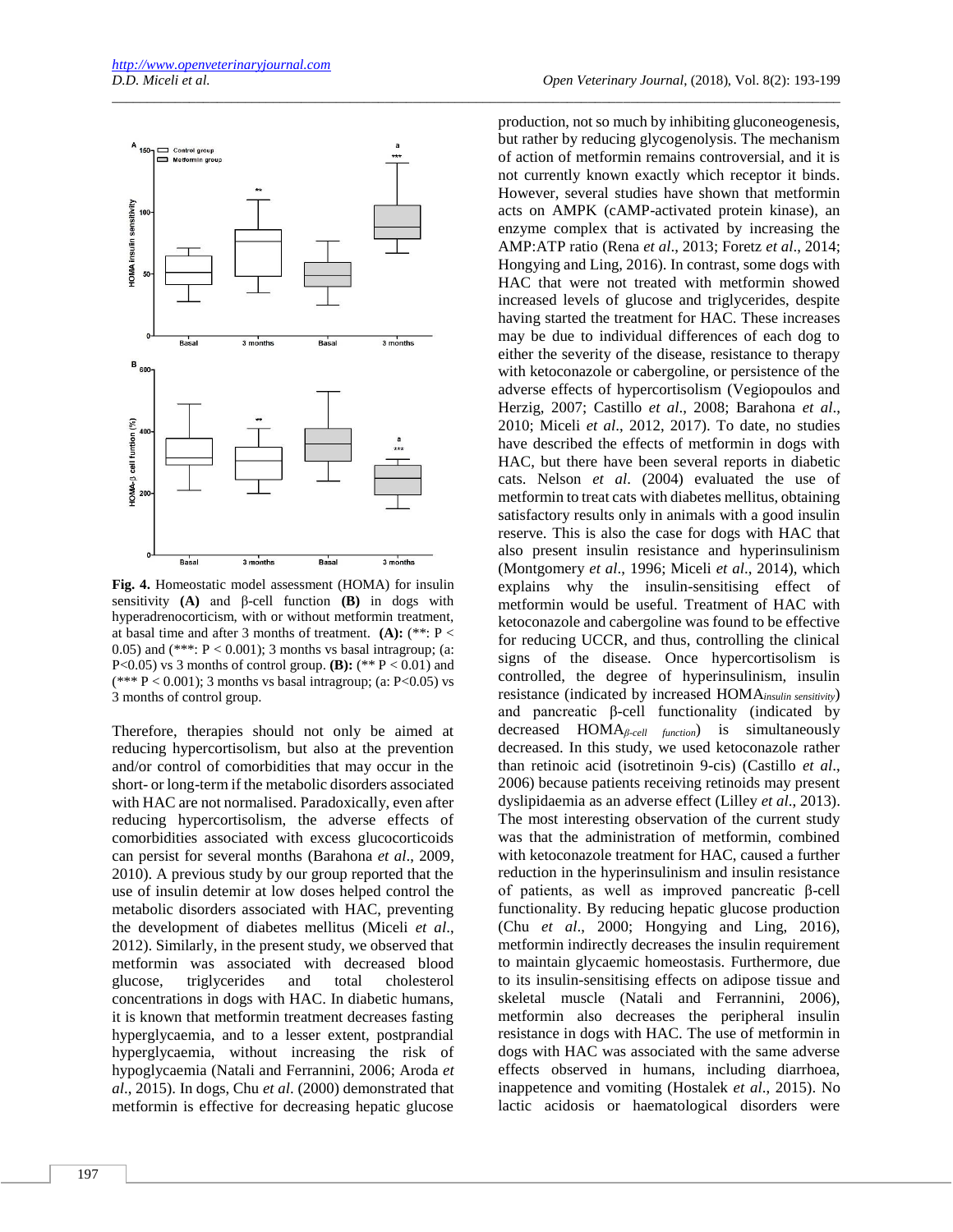observed, at least 3 months after therapy. Adverse gastrointestinal effects were controlled by gradually increasing the metformin dose. When the gradual dosage of metformin and the contraindications in humans, such as liver and kidney disease (Foretz *et al*., 2014; Hostalek *et al*., 2015), are considered, metformin represents a drug that can not only effectively improve insulin sensitivity and reduce the glycaemia of humans, cats and dogs, but is also safe to use. For future research, the long-term effects of metformin and its beneficial effects on other systems or diseases, such as cardiovascular disease, obesity, inflammation or cancer, will be assessed (Mahmood *et al*., 2013). The implementation of metformin as an adjuvant therapy is effective for normalising and improving glycaemia, triglyceridaemia, cholesterolaemia and insulinaemia in dogs with HAC, at least within the first 3 months of treatment. In addition, metformin reduced the insulin resistance and improved the pancreatic β-cell function in dogs with HAC. Dogs represent an excellent model for HAC study, and the results obtained have an interesting potential for translation to human medicine.

## **Acknowledgments**

This work was supported by a grant (code: 20720130100004BA) from University of Buenos Aires-UBACyT, Argentina.

#### *Conflict of interest*

The Authors declare that there is no conflict of interest.

#### \_\_\_\_\_\_\_\_\_\_\_\_\_\_\_\_\_\_\_\_\_\_\_\_\_\_\_\_\_\_\_\_\_\_\_\_\_\_\_\_\_\_\_ **References**

- American Diabetes Association. 2016. Standards of medical care in Diabetes. Diabetes Care 39(1).
- Andrews, R. and Walker, B., 1999. Glucocorticoids and insulin resistance. Old hormones, new targets. Clin. Sci. (Lond) 96, 513-523.
- Aroda, V.R., Christophi, C.A., Edelstein, S.L., Zhang, P., Herman, W.H., Barrett-Connor, E., Delahanty, L., Montez, M., Ackermann, R., Zhuo, X., Knowler, W.C., Ratner, R. and Diabetes Prevention Program Research Group. 2015. The effect of lifestyle intervention and metformin on preventing or delaying diabetes among women with and without gestational diabetes: the Diabetes Prevention Program outcomes study 10-year follow-up. J. Clin. Endocrinol. Metab. 100, 1646-1653.
- Barahona, M.J., Resmini, E., Sucunza, N. and Webb, S.M. 2010. Diagnosis of cure in Cushing´ s syndrome: lessons from long-term follow-up. Front. Horm. Res. 38, 152-157.
- Barahona, M.J., Sucunza, N., Resmini, E., Fernandez-Real, J.M., Ricart, W., Moreno-Navarrete, J.M., Puig, T., Farrerons, J. and Webb, S. 2009. Persistent body fat mass and inflammatory marker increases after long-term cure of Cushing's syndrome. J. Clin. Endocrinol. Metab. 94, 3365-3370.

Castillo, V.A., Giacomini, D.P., Páez-Pereda, M., Stalla, J., Labeur, M., Theodoropoulou, M., Holsboer, F., Grossman, A., Stalla, G. and Arzt, E. 2006. Retinoic acid as a novel medical therapy for Cushing's disease in dogs. Endocrinology 174, 4438-4444.

\_\_\_\_\_\_\_\_\_\_\_\_\_\_\_\_\_\_\_\_\_\_\_\_\_\_\_\_\_\_\_\_\_\_\_\_\_\_\_\_\_\_\_\_\_\_\_\_\_\_\_\_\_\_\_\_\_\_\_\_\_\_\_\_\_\_\_\_\_\_\_\_\_\_\_\_\_\_\_\_\_\_\_\_\_\_\_\_\_\_\_\_\_\_\_\_\_\_\_\_\_\_\_\_

- Castillo, V.A., Gomez, N.V., Lalia, J.C., Cabrera Blatter, M.F. and García, J.D. 2008. Cushing's disease in dogs: Cabergoline treatment. Res. Vet. Sci. 85, 26-34.
- Chu, Ch.A., Wiernsperger, N., Muscato, N., Knauf, M., Neal, D.W. and Cherrington, A.D. 2000. The acute effect of metformin on glucose production in the conscious dog is primarily attributable to inhibition of glycogenlysis. Metabolism 49, 1619-1626.
- Di Dalmazi, G., Pagotto, U., Pasquali, R. and Vicennati, V. 2012. Glucocorticoids and Type 2 Diabetes: From Physiology to Pathology. J. Nutr. Metab. doi:10.1155/2012/525093.
- Ferraú, F. and Korbonits, M. 2015. Metabolic comorbidities in Cushing's syndrome. Eur. J. Endocrinol. 173(4), M133-157.
- Foretz, M., Guigas, B., Bertrand, L., Pollak, M. and Viollet, B. 2014. Metformin: From Mechanisms of Action to Therapies. Cell Metabol. 20, 953-966.
- Geerling, J.J., Boon, M.R., van der Zon, G.C., van den Berg, S.A., van den Hoek, A.M., Lombe` s, M., Princen, H.M., Havekes, L.M., Rensen, P.C. and Guigas, B. 2014. Metformin lowers plasma triglycerides by promoting VLDL-triglyceride clearance by brown adipose tissue in mice. Diabetes 63, 880-891.
- Gomes Pöppl, A., Comparsi Coelho, I., Alves da Silveira, C., Bianchini Moresco, M. and Luiz Carvalho de Carvalho, G. 2016. Frequency of Endocrinopathies and Characteristics of Affected Dogs and Cats in Southern Brazil (2004-2014). Acta Sci. Vet. 44, 1379.
- Herman, W.H., Hoerger, T.J., Brandle, M., Hicks, K., Sorensen, S., Zhang, P., Hamman, R.F., Ackermann, R.T., Engelgau, M.M., Ratner, R.E. and Diabetes Prevention Program Research Group, 2005. The cost-effectiveness of lifestyle modification or metformin in preventing type 2 diabetes in adults with impaired glucose tolerance. Ann. Intern. Med. 142, 323-332.
- Hess, R.S., 2010. Insulin resistance in dogs. Vet. Clin. North. Am. Small. Anim. Pract. 40, 309-316.
- Hongying, A. and Ling, H. 2016. Current understanding of metformin effect on the control of hyperglycemia in diabetes. J. Endocrinol. 228(3), R97-106.
- Hostalek, U., Gwilt, M. and Hildemann, S. 2015. Therapeutic Use of Metformin in Prediabetes and Diabetes Prevention. Drugs 75, 1075-1094.